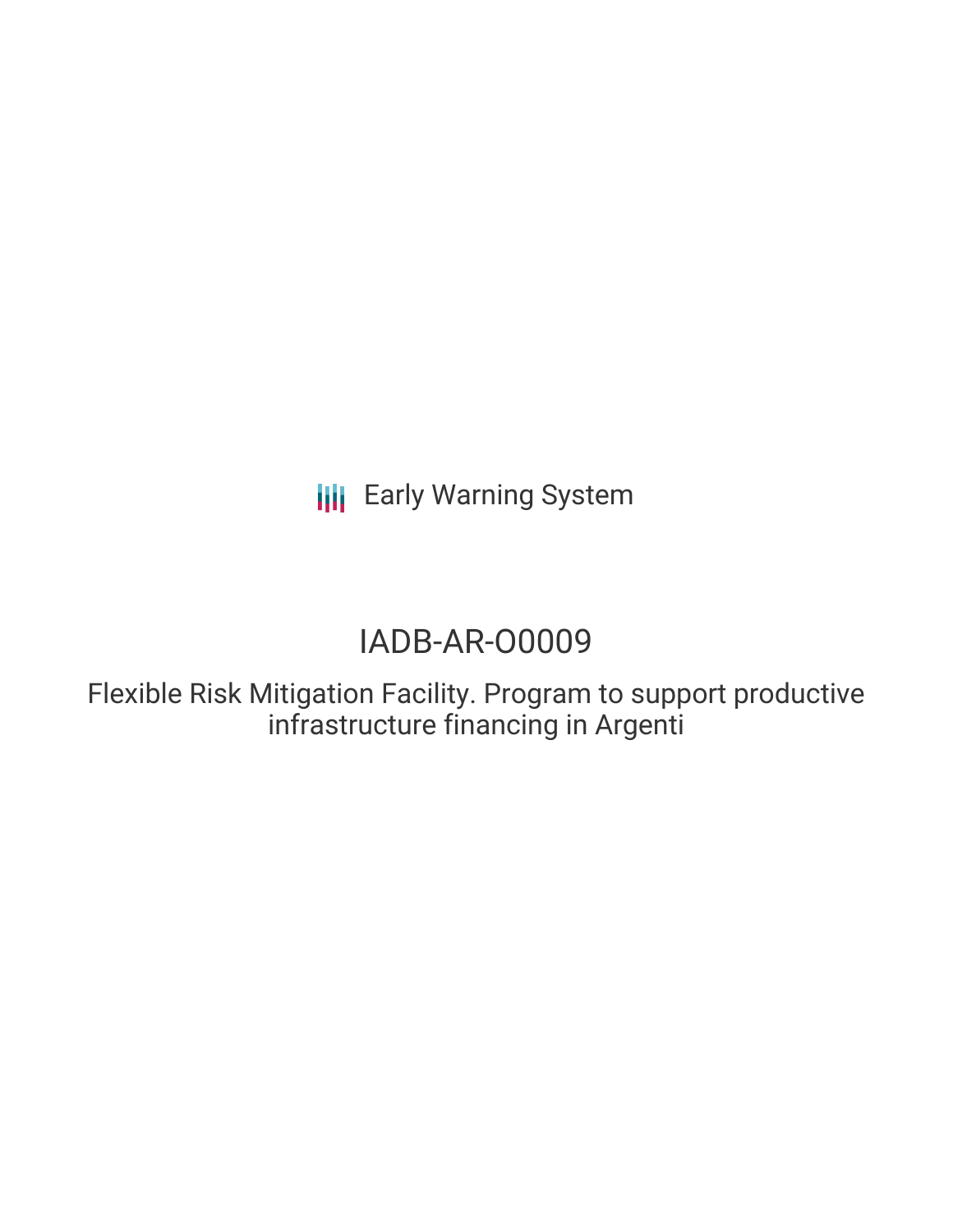

## **Quick Facts**

| <b>Countries</b>              | Argentina                              |
|-------------------------------|----------------------------------------|
| <b>Financial Institutions</b> | Inter-American Development Bank (IADB) |
| <b>Status</b>                 | Approved                               |
| <b>Bank Risk Rating</b>       | U                                      |
| <b>Voting Date</b>            | 2018-03-12                             |
| <b>Borrower</b>               | Government of Argentina                |
| <b>Sectors</b>                | Infrastructure                         |
| <b>Project Cost (USD)</b>     | \$490.00 million                       |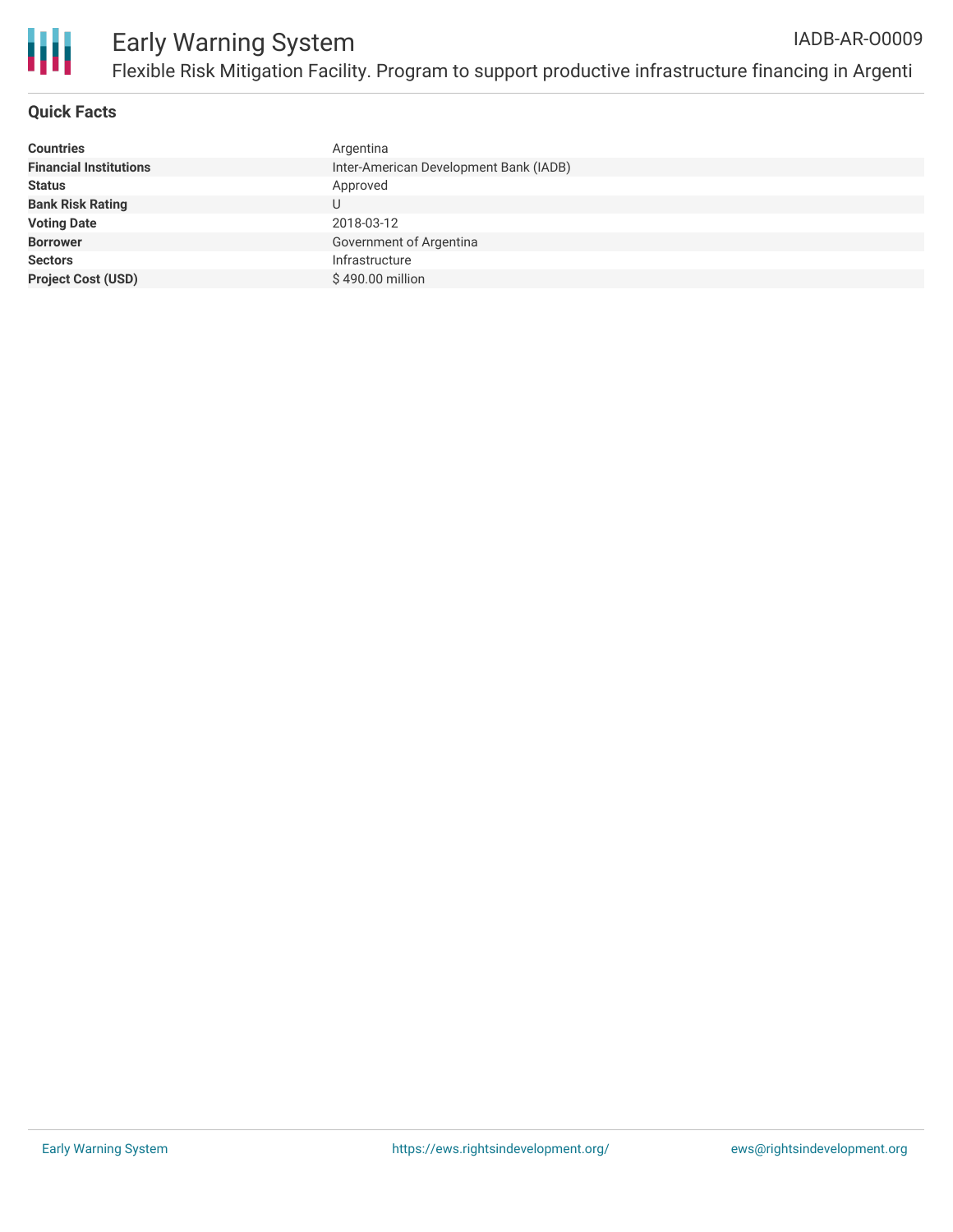

# **Project Description**

The objective of the program is to promote private participation in productive investment to contribute to economic growth in Argentina. The program will help mitigate the risks that inhibit private financing for productive development through: (i) attracting a significant volume of private investment (institutional investors, international investors and other national or multilateral institutions); and (ii) promote efficient financing of a portfolio of private productive infrastructure projects, which matches the investors' performance, risk and term needs with the long-term needs of the projects.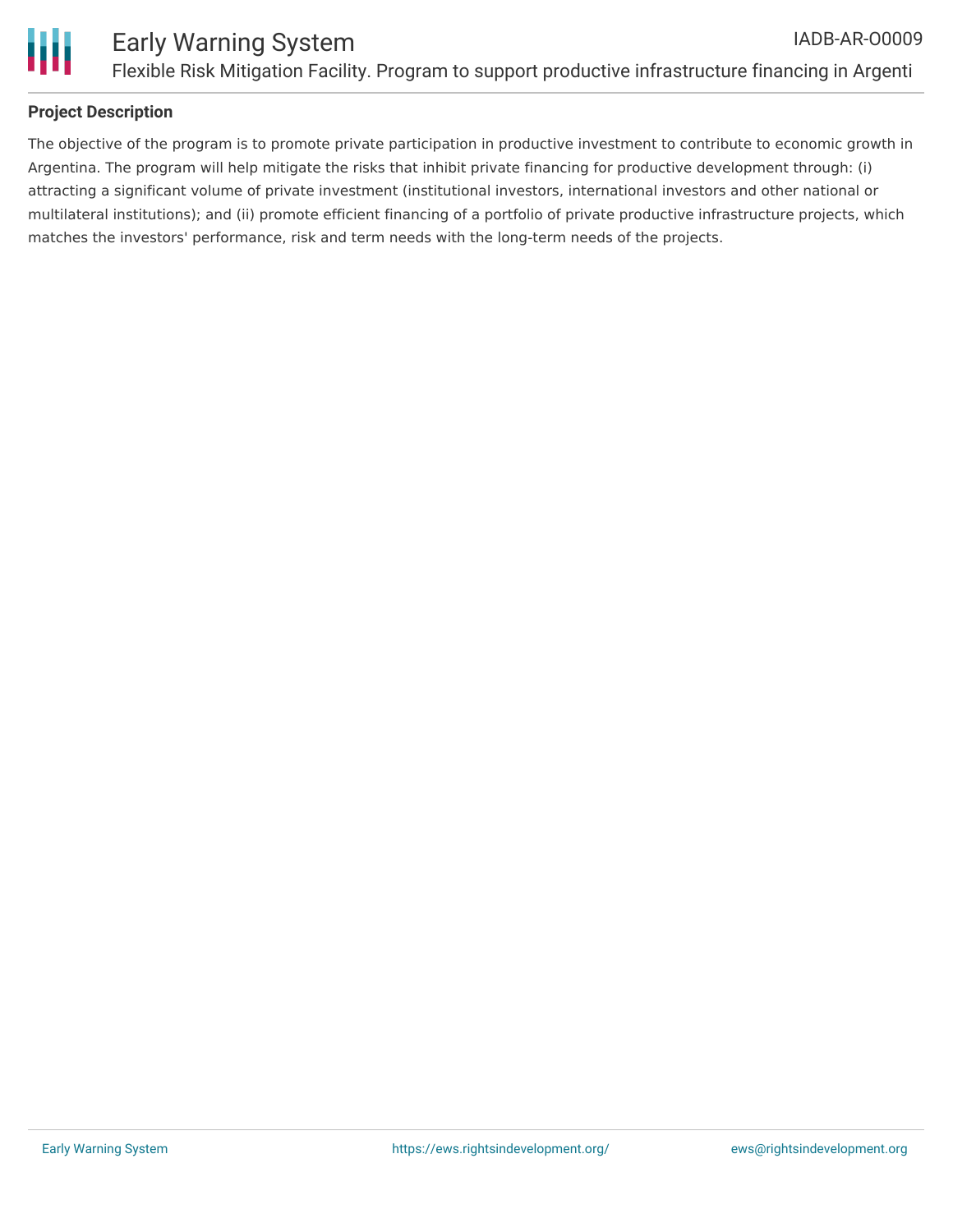

#### **Investment Description**

• Inter-American Development Bank (IADB)

The bank did not provide information about the investment type at the time of publication of this snapshot.